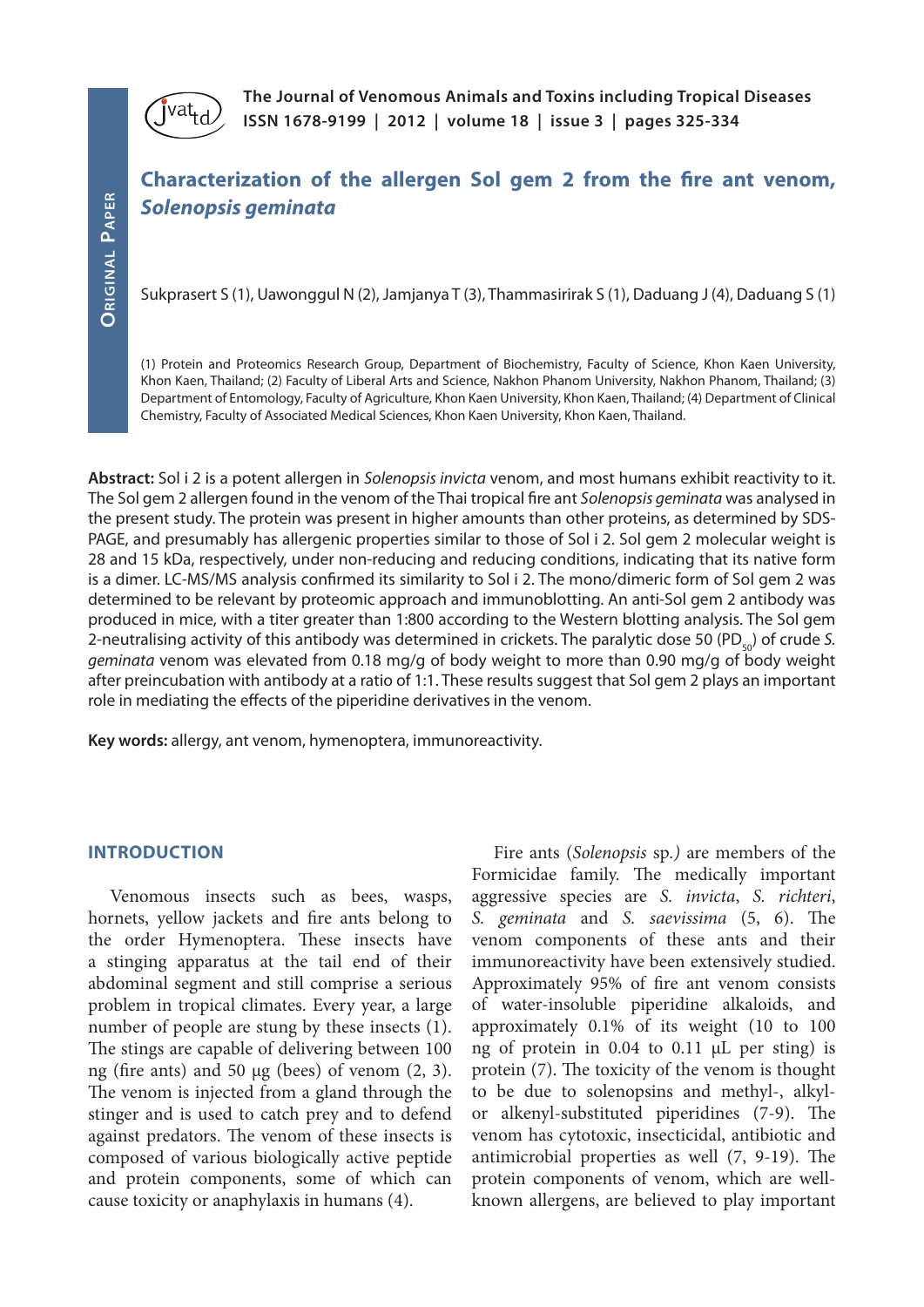roles in accelerating the spread of solenopsins to nearby cells and tissues. Solenopsins are believed to be responsible for reactions to *S. invicta* stings in humans. Allergic symptoms appear in the form of sterile pustules, urticaria, edema and dermal necrosis in the absence of IgE responses; anaphylactic shock and death may occur in rare cases (20, 21).

The protein components in *S. invicta* venom contain four major allergic proteins, Sol i 1 to 4, with molecular weights of approximately 37, 28, 26, and 20 kDa, respectively (3). These proteins induce specific IgE responses in allergic victims. Sol i 1 has phospholipase  $A_1B$  activity and shares some immunologic cross-reactivity with phospholipases in vespid venoms (22). Sol i 2 comprises approximately half to two-thirds of the venom protein content and is not immunologically cross-reactive with other Hymenoptera venoms (23). Sol i 3 is a member of the antigen 5 family but does not exhibit consistent immunologic crossreactivity with Ves v 5, which shares 44% sequence identity (23, 24). Sol i 4 comprises 8% to 10% of the most basic protein components (isoelectric point, 10.08). It has 35% identity to Sol i 2 but does not cross-react immunologically (25).

Anaphylaxis due to *S. invicta* venom has been reported in the USA and Spain, some cases of which have been fatal (26, 27). *In vitro* studies demonstrated that the patient was sensitized to the Sol i 2 allergen (27). However, there is no specific and effective drug for the treatment the allergic reactions in these patients. Epinephrine is the drug of choice in the treatment of anaphylaxis. Allergen immunotherapy has proven to be an extremely effective form of treatment for individuals at risk of anaphylaxis. Immunotherapy with whole-body extracts of *S. invicta* has been previously used for the diagnosis and treatment of IgE-mediated allergic reactions and is widely used by allergists in the USA (28). However, whole-body extracts have been reported to cause nonspecific reactions and large local reactions at high doses (29, 30). In addition, the specificity of venom immunotherapy depends on the species. However, monoclonal antibodies have been produced in mice that recognize the species-specific determinants on both Sol i 2 and Sol i 3 (31, 32).

The Thai tropical fire ant *S. geminata* is widely spread throughout all areas in Thailand, and these ants are commonly found in houses and fields.

They are aggressive and will attack children and farmers, sometimes causing anaphylactic shock. In this study, the Sol gem 2 allergen in *S. geminata* venom was identified and its allergenic properties were characterized to better understand the allergic reaction with the goal of developing a vaccine or immunotherapies.

### **MATERIALS AND METHODS**

### **Fire ants and Venom Collection**

Adult *S. geminata* workers were collected from suburban areas in Khon Kaen City, Khon Kaen Province, Thailand. The species was identified by Assoc. Prof. Dr. Decha Wiwatwitaya, Department of Forest Biology, Faculty of Forestry, Kasetsart University. Venom from the tips of the stingers was collected with capillary tubes under a stereomicroscope and stored at –20°C in PBS buffer until use.

### **Protein Quantification**

The amount of protein was determined by the method of Bradford (33) using bovine serum albumin as standard.

## **Polyacrylamide Gel Electrophoresis (PAGE) of Crude Venom**

One-dimensional SDS-PAGE was performed following standard method using a 13% (w/v) separating gel and a 4% (w/v) stacking gel. Phosphorylase B (97 kDa), bovine serum albumin (66 kDa), chicken ovalbumin (45 kDa), carbonic anhydrase (30 kDa), trypsin inhibitor (20 kDa) and α-lactalbumin (14.4 kDa) were used as standards. After samples were applied to the gel, the proteins were resolved at 150 V for one hour. The gels were stained with Coomassie brilliant blue R-250 (CBB).

For two-dimensional polyacrylamide gel electrophoresis (2D-PAGE), the crude venom protein (80 µg) was mixed with a rehydration solution containing 7 M urea, 2 M thiourea, 2% CHAPS, DTT 7 mg/2.5 mL, 2% IPG buffer and 1% bromophenol blue to give a total volume of 125  $\mu$ L, and this solutions was applied to IPG dry strips (pH 3-11 NL, GE Healthcare).

After rehydration for 12 hours, isoelectric focusing (IEF) was carried out by applying 500 V for 30 minutes, 1000 V for 30 minutes and 5000 V for 1.4 hours at 50 mA/strip. After focusing, the strip was soaked for 15 minutes in reduction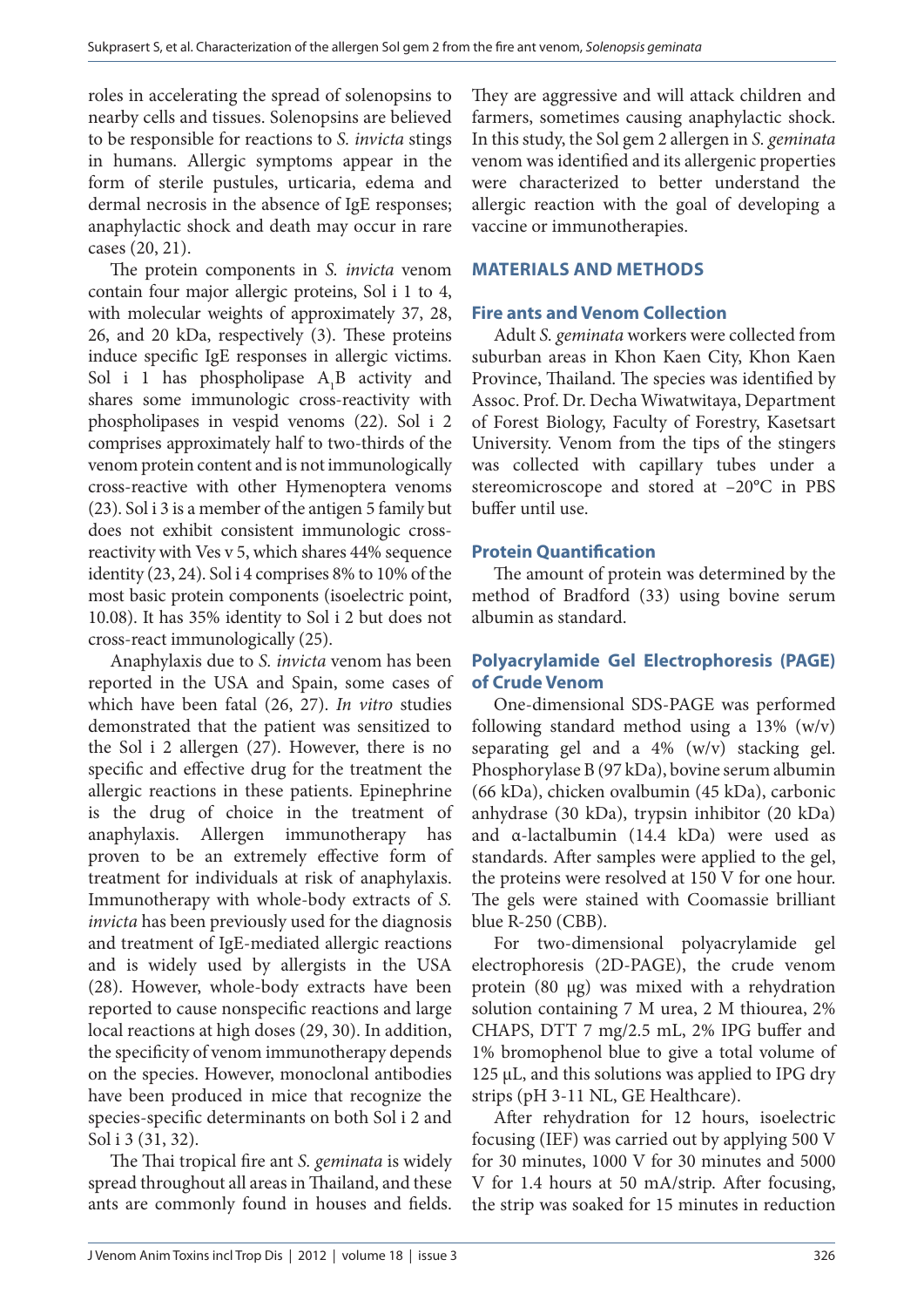solution, followed by 15 minutes in alkylation solution. The SDS-PAGE step was performed using a 13% (w/v) polyacrylamide gel at a constant current of 20 mA. The gel was stained with 0.1% colloidal Coomassie brilliant blue G-250 or silver nitrate. After staining, the gel was scanned using a flatbed scanner, and data were analyzed using ImageMaster 2D Platinum version 5.0 (GE Healthcare, Sweden). The identities of the proteins were determined by mass spectrometry.

### **Protein Enzymatic Digestion**

The excised spots were washed twice with MilliQ water and destained with 50 mM ammonium bicarbonate and 50% methanol and dehydrated with 100 % ACN. Samples were digested with trypsin solution (20 ng trypsin in 50% ACN/10 mM ammonium bicarbonate) overnight at 37°C. The resulting peptides were extracted by washing the gel pieces three times with 30 µL of 50% ACN/0.1% formic acid. The supernatants containing the peptides were then vacuum-dried in an incubator at 40°C for 3 to 4 hours and stored at –20°C until mass spectrometry analysis.

### **Protein Identification by Liquid Chromatography Coupled with Mass Spectrometry (LC-MS/MS)**

The digested peptides were separated by nanoscale LC using a NanoAcquity system (Waters Corp., USA) equipped with a Symmetry  $C<sub>18</sub>$  (5 μm, 180-μm x 200-μm) Trap column and a BEH130  $C_{18}$  (1.7 µm, 100-µm x 100-µm) analytical reversed phase column (Waters Corp., USA) at a flow rate of 350 mL/minute. Water and acetonitrile, both containing 0.1% formic acid, were used as solvents A and B, respectively. All samples were analyzed in triplicate. The analysis of tryptic peptides was performed using a SYNAPT<sup>TM</sup> HDMS mass spectrometer (Waters Corp., UK).

All analyses were performed using positive nanoelectrospray ion mode. The time-of-flight analyzer of the mass spectrometer was externally calibrated with [Glu<sup>1</sup>] fibrinopeptide B from m/z 50 to 1600 with the acquisition lock mass corrected using the monoisotopic mass of the doubly charged precursor of [Glu<sup>1</sup>] fibrinopeptide B. The quadrupole mass analyzer was adjusted such that ions from m/z 200 to 1990 were efficiently transmitted. Bioworks 3.2 software (Thermo

Electron, USA) was used to process the data and convert it into a Mascot Generic File.

### **Database Searching**

Peptides were identified using a local Mascot server (Matrix Science, USA) and the following search parameters: a specified trypsin enzymatic cleavage with one possible missed cleavage; +/– 0.6 Da mass tolerances for MS/MS; a peptide tolerance of 1.2 Da; 1+, 2+, 3+ ions; methionine oxidation variable modification; carbamidomethyl (C) fixed modification; monoisotopic mass; and 20 responses.

### **Molecular Mass Determination**

The matrix-assisted laser desorption ionisationtime of flight mass spectrometry (MALDI-TOF MS) technique was used to obtain the molecular mass of the crude venom protein. The MALDI mass spectra were recorded on an Ultraflex III TOF/TOF mass spectrometer (Bruker Daltonik, GmbH, Germany) equipped with a 2 GHz LeCroy digitiser and a 337 nm  $N_2$  laser. Fifty shots were used per position, and overall 3000 shots were summed up. A  $1 \mu$ L aliquot of the sample solution was spotted with 1 µL of a sinapinic acid matrix solution (10 mg sinapinic acid in 1 mL of 50% acetonitrile containing 0.1% trifluoroacetic acid). The ProteoMass™ Peptide & Protein MALDI-MS Calibration Kit (Sigma, USA) was used as a control standard. The instrumental parameters were as follows: positive polarity; acceleration voltage, 25.13 kV; IS/2, 23.58; focusing lens voltage, 6.03 kV; extraction delay, 100 ns; and detection range, 5-50 kDa. The program used to generate mass lists was Compass 1.2 for flex-series, ServicePack 1, flexAnalysis Version 3.0 (Build 92).

### **Amino Acid Sequence Determination**

Crude venom proteins were separated on a non-reducing Tris-glycine SDS-PAGE gel. The protein bands were electrotransferred onto a polyvinylidene difluoride (PVDF) membrane (Problot, Applied Biosystems, USA). The Sol gem 2 band was cut out and sent for automated Edman degradation analysis at the Scientific Equipment Center, Prince of Songkla University, as described previously by Thammasirirak *et al*. (34).

## **Polyclonal Antibody Production**

Crude venom proteins were separated by SDS-PAGE, and the band of protein proposed to be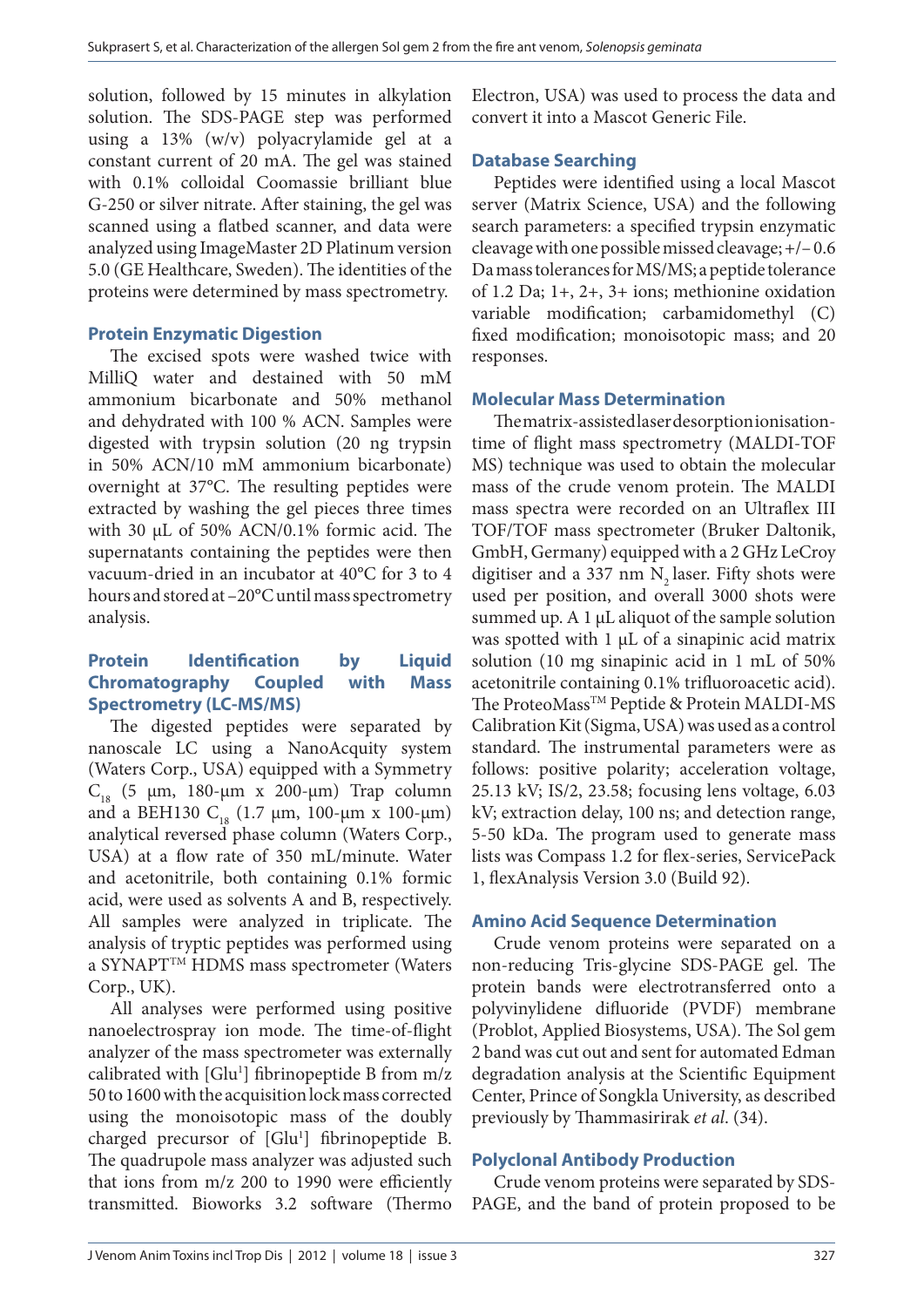Sol gem 2 was excised from the gels and frozen at –70°C. The gel was dried by lyophilization and then ground into a fine powder. The powder was rehydrated in 1-2 mL of PBS buffer (135 mM NaCl, 1.5 mM  $KH_2PO_4$ , 2.5 mM KCl and 8.0  $\text{mM Na}_{2} \text{HPO}_{4}$ , pH 7.4). This protein suspension was emulsified with an equal volume of Freund's complete adjuvant (Sigma, USA). Anesthetized mice were subcutaneously immunized with approximately 100  $\mu$ L of the emulsion and were boosted at 2-week intervals with the emulsion prepared from the gel suspension and Freund's incomplete adjuvant. After the fourth booster injection, blood was collected by retro-orbital plexus bleeding using a 100 μL micropipette coated with 1 U/mL heparin (35). The blood was maintained at 4°C after collection. The serum was collected by centrifugation at 10,000 x g for ten minutes, and then the supernatant containing the antiserum was pooled and used for enzymelinked immunosorbent assays and Western blotting.

## **Enzyme-Linked Immunosorbent Assay (ELISA)**

Fire ant venom was diluted to 20 μg/mL in carbonate buffer, pH 9.5. The ELISA was carried out in a 96-well microtiter plate (Nalge Nunc International, Denmark). Each well of a 96-well polystyrene plate was coated with 50  $\mu$ L of 20  $\mu$ g/ mL diluted venom (as antigen) and incubated at 4°C overnight. The unbound antigen was washed with TBST [TBS: 10 mM Tris-HCl, pH 8.0, and 150 mM NaCl containing 0.05% (v/v) Tween-20]. The wells were blocked with 100 μL blocking solution [5% (w/v) skimmed milk in TBST] for 1 hour at 37°C.

After three rinses with TBST, 50 μL of the serum was diluted serially (1:100, 1:500, 1: 2500, 1: 12500, 1:62500, v/v) in blocking solution and then incubated in each well for one hour at 37°C. After subsequently washing with TBST, the plate was incubated with 50 μL of conjugated antimouse IgG linked with alkaline phosphatase at 37°C for one hour. After washing with TBST again, the plate was further washed with TBS three times. Bound antiserum was detected using freshly prepared chromogenic substrate (1 mg/ mL of  $\rho$ -nitrophenyl phosphate, 100 mM Tris-HCl, pH 9.5, 100 mM NaCl and 50 mM  $MgCl<sub>2</sub>$ ). The absorbance was measured at 405 nm using an ELISA plate reader.

## **Western Blotting**

After electrophoresis, the gel was placed into a blotting apparatus, and the proteins were electrotransferred to a nitrocellulose membrane for one hour. The membrane was incubated with blocking solution (5% nonfat dry milk in TBST buffer). It was also incubated with an anti-Sol gem 2 antibody diluted in blocking solution and with goat anti-mouse IgG linked with alkaline phosphatase. The blotted protein bands or spots were detected using an alkaline phosphatase substrate kit (GE Healthcare, Sweden).

## **Paralytic Dose 50 (PD<sub>50</sub>) Assay**

To determine the PD<sub>50</sub>, crickets (*Gryllus* sp.) were used. The venom activity was quantified by injecting crickets in the abdomen with PBS buffer (pH 7.4), crude venom or crude venom that had been preincubated with antibody for 30 minutes. Every test used six crickets and was performed in triplicate. After 30 minutes, non-paralyzed crickets were counted, and the  $PD_{50}$  value was estimated. The  $PD_{50}$  was defined as the amount of venom that could paralyze 50% of the venominjected crickets; crickets that could not turnover from the overturned position were considered paralyzed (36).

## **RESULTS AND DISCUSSION**

## **PAGE Analysis and Protein Identification of Crude Venom**

Venom (approximately 0.01 μL) was collected from each stinger at the end of the metasoma (Figure 1). The total protein concentration in the venom varied from 3 to 12 μg/μL. The crude venom proteins were separated by SDS-PAGE with or without  $\beta$ -mercaptoethanol (Figure 2). Under non-reducing conditions, there were four major bands of approximately 37.0 (p37), 28.0 (p28), 26.0 (p26) and 16.0 (p16) kDa, and there were three major bands of approximately 37.0, 28.0 and 15 kDa under reducing conditions.

The four native masses of *S. geminata* venom proteins (p37, p28, p26, p16) parallel those of the allergens Sol i 1, Sol i 2, Sol i 3 and Sol i 4 in *S. invicta* venom (3). Thus, the allergens from *S. geminata* venom were designed Sol gem 1, Sol gem 2, Sol gem 3 and Sol gem 4. Interestingly, no p28 band could be detected under reducing conditions (Figure 2, lane 4). Based on this result, we hypothesized that the 28/15 kDa band in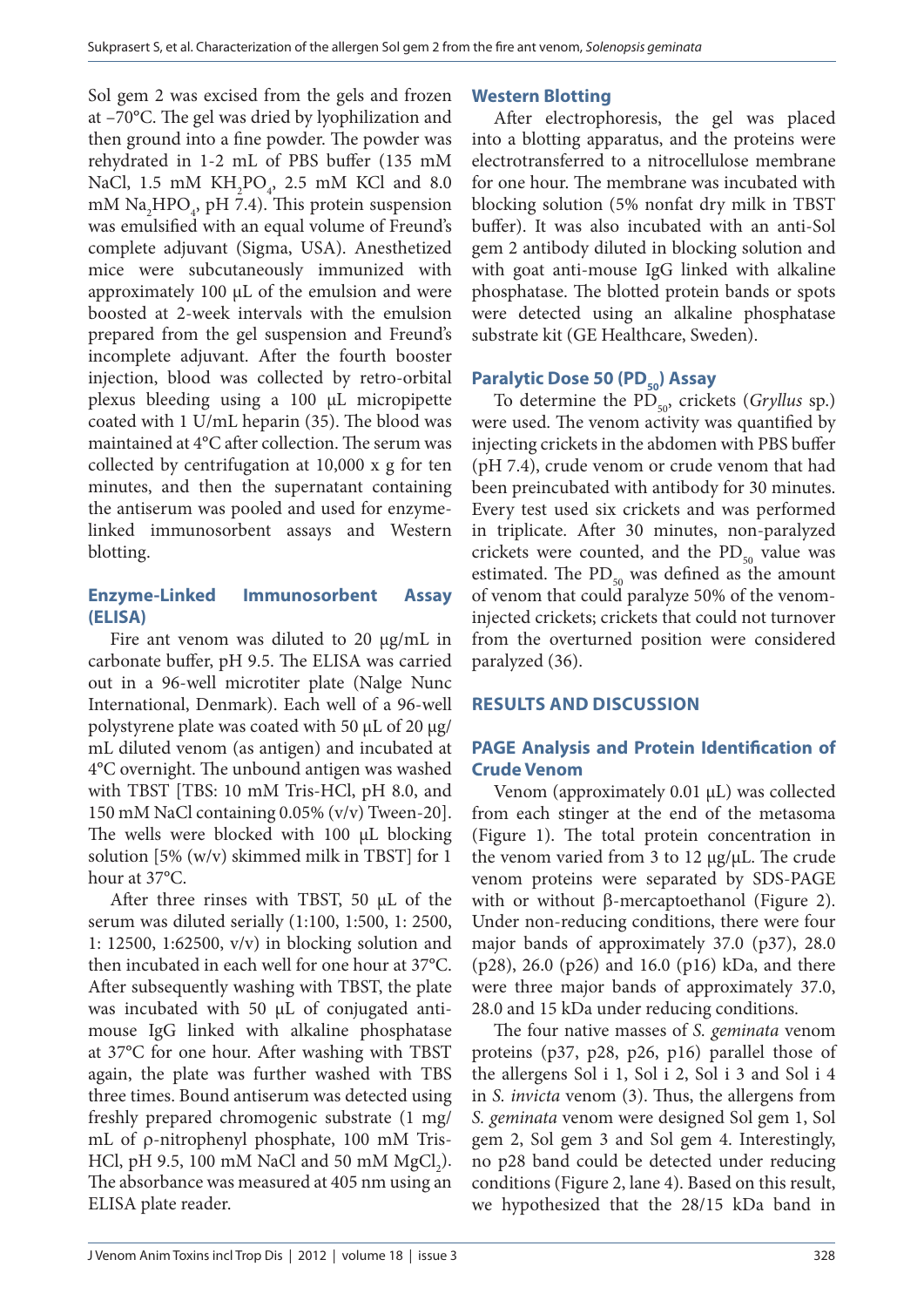the SDS-PAGE gel, which corresponded to the allergen Sol gem 2, most likely similar to allergen Sol i 2.

According to a previous report, allergen Sol i 2 is a major allergen in *S. invicta* venom with a native MW of 28 kDa. In addition, Sol i 2 can be easily cleaved in half by proteolysis (3). Sol i 2 is less stable than Sol i 3 and has a natural acid cleavage site, and therefore Sol i 2 can be destroyed in some whole-body extracts (31). The native form of Sol i 2 is a homodimer linked by a single disulfide bridge (24). The x-ray structure of Sol i

2 revealed that each identical monomer of Sol i 2 contains seven cysteines, six of which form three intramolecular disulfide bridges that stabilize its structure. The seventh cysteine (Cys22) links two monomers by a disulfide bridge (37).

As shown in Figure 2, Sol gem 2 was present at higher concentrations than other proteins. Therefore, we further characterized Sol gem 2. Under reducing condition (Figure 2, lane 4), the Sol gem 2 band co-migrated with the Sol gem 4 band, suggesting that these two proteins might have similar structures. Sol i 2 and Sol i 4 are



**Figure 1.** The stinger of Thai tropical red fire ants (*S. geminata*) and venom secretion.



**Figure 2.** SDS-PAGE pattern of *S. geminata* crude venom. M: molecular weight marker; lanes 1-3: different batches of crude venom were mixed with solubilizing buffer without  $\beta$ -mercaptoethanol; lane 4: with b-mercaptoethanol. The gel was stained using 0.1% CBB R-250.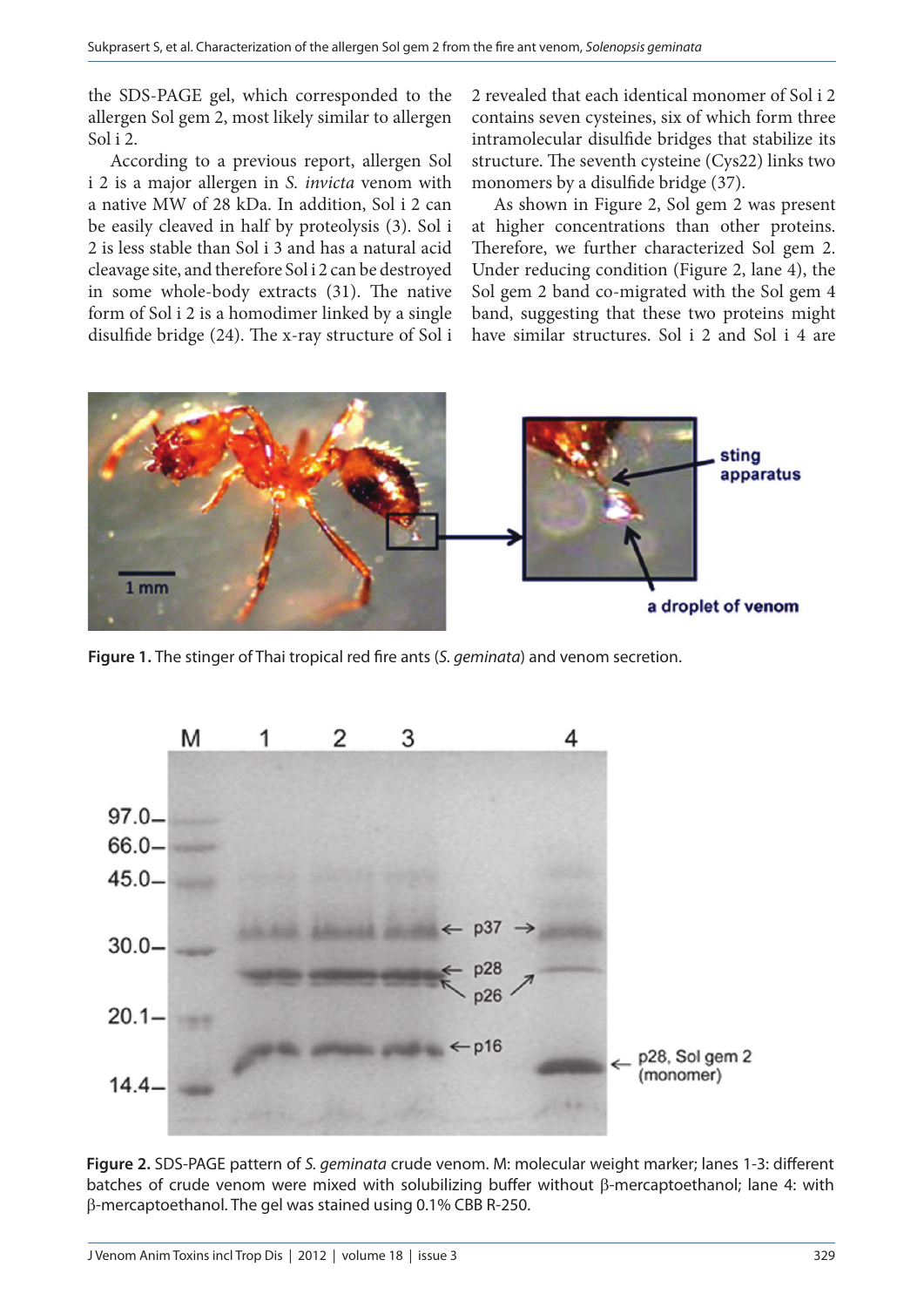

**Figure 3.** 2D-PAGE profile of S. *geminata* crude venom. In the first dimension (IEF), 80 µg of protein was loaded on a 7-cm IPG strip with a nonlinear gradient of pH 3-11. In the second dimension, 13% SDS-PAGE was used. Proteins were visualized by 0.1% colloidal Coomassie brilliant blue G-250 (left) or silver staining (right). Spots A and B were identified by LC-MS/MS analysis.

| <b>Spot</b><br>n. | <b>Matched</b><br>protein | Accession n. | <b>Theoretical</b><br>MW/pl <sup>a</sup> | <b>Experimental</b><br>MW/plb | Peptide sequences <sup>c</sup> | <b>Score</b><br>XC <sup>d</sup> | <b>Species</b> |
|-------------------|---------------------------|--------------|------------------------------------------|-------------------------------|--------------------------------|---------------------------------|----------------|
| A                 | Sol i 3                   | gi 447712    | 26350.9/8.38                             | 27/7.98                       | K.DAIVNKHNELR.Q(4)             | 40.20                           | S. invicta     |
| B                 | Sol i 2                   | gi 63099697  | 15383.0/9.40                             | 16/9.77                       | K.CVNOPDDPLAR.V                | 106.28                          | S. invicta     |
| B                 | Sol i 2                   | gi 549179    | 15288.9/9.40                             | 16/9.77                       | K.IITDPANVENCKK.V(2)           | 46.20                           | S. invicta     |
| B                 | Sol i 4                   | gi 14424465  | 15727.9/9.83                             | 16/9.77                       | K.KVYDRPGPIIER.S(2)            | 46.16                           | S. invicta     |
| B                 | Sol g 4                   | gi 14423995  | 15666.9/9.78                             | 16/9.77                       | K.KVYDRPGPIIER.S(3)            | 66.21                           | S. geminata    |
| B                 | SolrII                    | gi 6136162   | 13354.4/9.07                             | 16/9.77                       | K.IITDPADVENCKK.V              | 58.19                           | S. richteri    |

**Table 1.** Identification of proteins in the venom of the Thai tropical red fire ant (*S. geminata*)

**<sup>a</sup>**Theoretical molecular weight (MW) obtained after LC-MS/MS analysis. The pI values were calculated using ExPASy's Peptide Mass program (http://br.expasy.org/cgi-bin/peptide-mass.pl?P14790).

**<sup>b</sup>** The experimental MW and pI of the protein spots were determined by 2D Platinum software (GE Healthcare).

**<sup>c</sup>**Deduced peptide sequence obtained after LC-MS/MS analysis of the indicated spot (the number of matching peptides is indicated in brackets).

**<sup>d</sup>** Score XC obtained after LC-MS/MS analysis.

members of a unique protein family (3, 38, 39). Sol i 4 is structurally related to Sol i 2, with 118 amino acids and no carbohydrate modifications (40).

To identify and clarify the mono/dimeric form of Sol gem 2, a proteomic approach was used in this study. About 5 to 6 major protein spots were observed after colloidal Coomassie brilliant blue G-250 staining (Figure 3, left panel), whereas more than 20 spots were found after silver staining (Figure 3, right panel). Based on SDS-PAGE results, the candidate Sol gem 2 spots, spot A and B, with pI/Mw values of approximately 7.98/9.77 and 27**/**16 kDa, respectively**,** were trypsinized and subsequently identified using LC-MS/MS (Table 1).

Spot A was similar to allergen Sol i 3, whereas spot B was similar to allergen Sol i 2 from *S. invicta*. This result obviously indicated that spots A and B are different proteins; therefore, the protein in spot A was Sol gem 3, whereas the protein in spot B was Sol gem 2. These MS results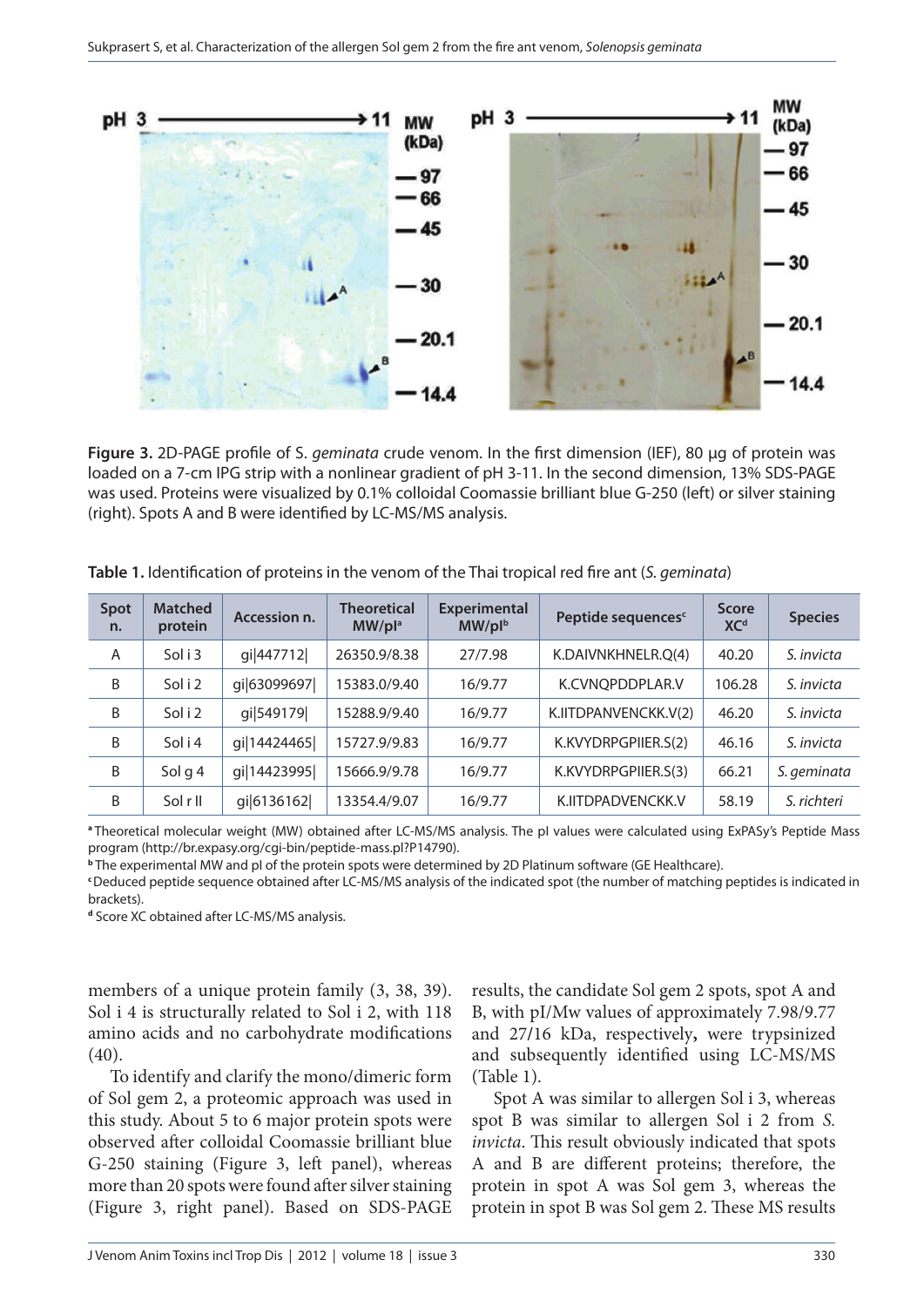



agree with the SDS-PAGE results. Furthermore, the monomeric vs. dimeric form of Sol gem 2 was also clarified by this approach. The protein identification experiments also revealed that Sol gem 2 was similar to three other fire ant allergens, Sol g 4, Sol r 2 and Sol i 4. These results indicate that Sol gem 2 exhibits some homology with related proteins in other *Solenopsis* venoms.

In addition, Sol gem 2 belongs to the allergenic protein family. Other proteins similar to Sol i 2 have been reported in other *Solenopsis* species, including *S. richreti* (Sol r 2), *S. geminata* (Sol g 2) and *S. saevissima* (Sol s 2) (41). Sol i 2 showed 78.1% sequence homology with Sol r 2 and 71.4%



**Figure 5.** Western blotting analysis of Sol gem 2 with an anti-Sol gem 2 antibody under (**A**) non-reducing or (**B** and **C**) reducing conditions. (**A**) M: molecular weight marker, C: crude venom stained with amido black, lane 3: pre-immune antiserum, lanes 4-9: incubated with different dilutions of anti-Sol gem 2 antiserum. (**B**) and (**C**) crude venom was separated by one-dimensional and two-dimensional electrophoresis, respectively. Sol gem 2 is indicated by the arrow.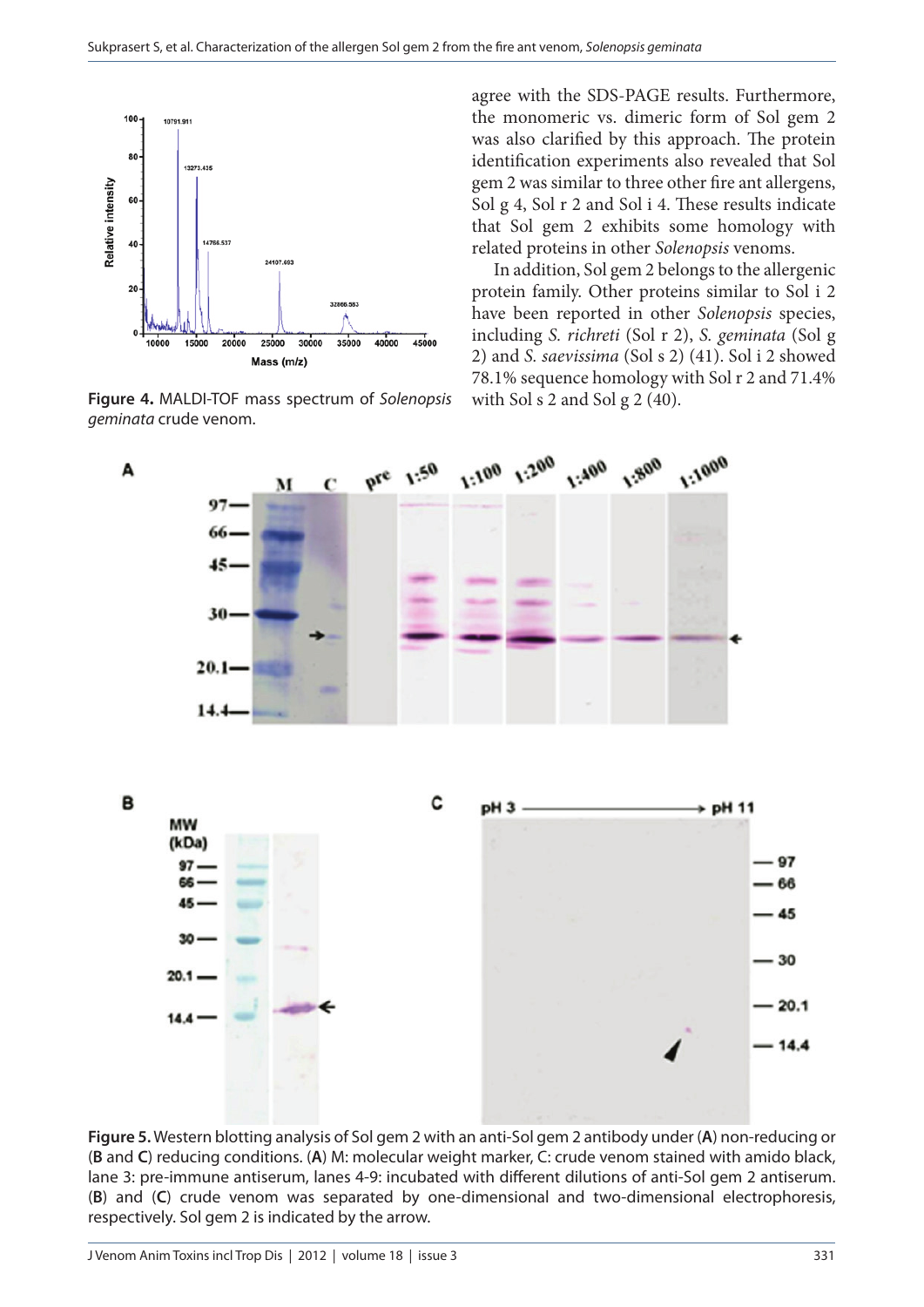The amino acid residues at the N-terminus of Sol gem 2 were determined to be ANEELKIIRK, a sequence that has 80% identity with that of the N-terminus of Sol i 2 (24, 38). This result indicated that Sol gem 2 most likely shares high homology with allergen Sol i 2.

Finally, the molecular masses of the crude venom proteins were determined by MALDI-TOF mass spectrometry (Figure 4). Five species were detected. They were 10791.911, 13273.435, 14766.537, 24107.693 and 32866.583 Da. No native mass of approximately 28 kDa for Sol gem 2 was detected. We hypothesized that Sol gem 2 was cleaved by proteases in the venom because no protease inhibitor was added when the venom was collected. Likewise, Sol i 2 is less stable than the others (37).

Thus, we propose that the 13273.435 Da species represents the monomeric form of Sol gem 2. In addition, the masses of 14766.537, 24107.693 and 32866.583 Da corresponded to Sol gem 4, Sol gem 3 and Sol gem 1, respectively, in *S. geminata* venom. The molecular masses in *S. geminata* venom differ from the masses obtained by PAGE analysis due to the different levels of glycosylation.

### **Characterization of the Allergenic Properties of Sol gem 2**

To determine the antigenic properties of Sol gem 2, an anti-Sol gem 2 antibody was produced in mice. The antibody titers were higher than 1:2500 according to the results of the ELISA (data not shown), suggesting that Sol gem 2 is highly allergenic. The Western blotting analysis demonstrated that the antibodies specifically bound to Sol gem 2 in its native form (Figure 5 – A) and cleaved form (Figure 5 – B and C) that lacks the dimerising cysteine.

These results apparently showed that the produced antibody had the highest specificity for Sol gem 2. However, the antibody crossreacted with Sol gem 3 when high dilutions of sera were used (1:50, 1:100 and 1:200 dilutions). Interestingly, the anti-Sol gem 2 antibody did not show cross reactivity with Sol gem 4 either its native and denatured form. These results agree with previously reported results for Sol i 2 and Sol i 4, which exhibited 35% sequence homology but no antibody cross-reactivity (25).

Anti-Sol gem 2 antisera were investigated in a neutralization test in crickets. The  $PD_{50}$  of crude *S. geminata* venom in crickets was approximately 0.089 mg/g body weight (Table 2). The crickets were injected with PBS as a mock control and incubated with a mixture of crude venom and serum for 30 minutes. The results showed that the PD $_{50}$  increased to more than 0.90 mg/g body weight (Table 3).

This result suggests that antibody was remarkably able to neutralize Sol gem 2. The anti-Sol gem 2 antibody was able to elevate the  $PD_{50}$ 

| S. geminata venom injection<br>(mg/g body weight) | <b>Paralysed cricket/total crickets</b><br>after venom injection |
|---------------------------------------------------|------------------------------------------------------------------|
| 0.01                                              | 0/6                                                              |
| 0.04                                              | 1/6                                                              |
| 0.08                                              | 2/6                                                              |
| 0.15                                              | 4/6                                                              |
| 0.26                                              | 5/6                                                              |
| 0.43                                              | 6/6                                                              |

**Table 2.** Viability of crickets (*Gryllus* sp.) after injection with crude venom

**Table 3.** Viability of crickets (*Gryllus* sp.) after injection with a mixture of crude venom and serum

| Venom per antibody injection<br>(mg/g body weight) | <b>Paralysed crickets / total crickets</b><br>after injections with S. geminata venom and antibody |
|----------------------------------------------------|----------------------------------------------------------------------------------------------------|
| 0.18/0.18                                          | 0/6                                                                                                |
| 0.90/0.18                                          | 3/6                                                                                                |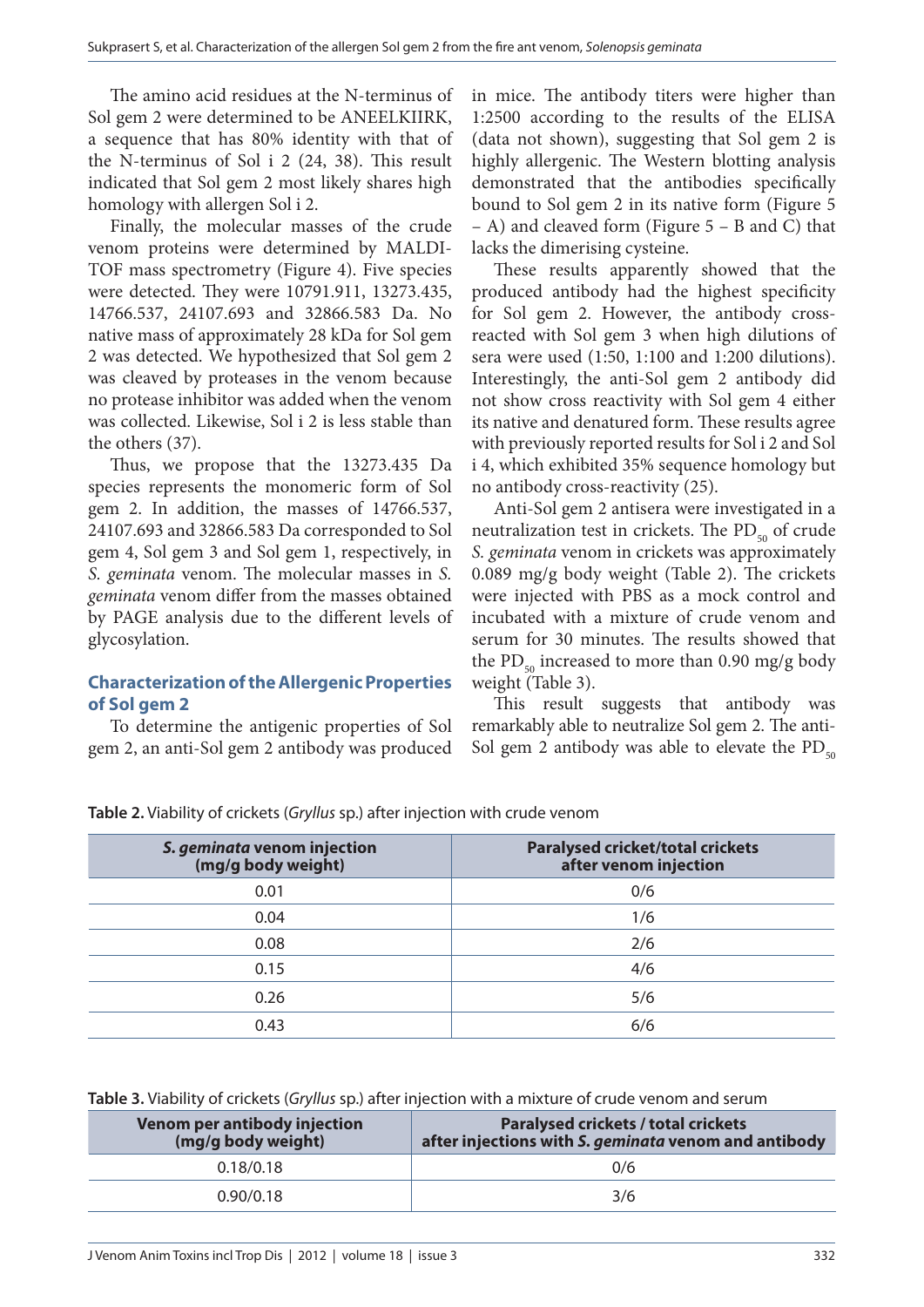from 0.18 to more than 0.90 mg/g body weight. This finding could eventually lead to the development of immunotherapies for the prevention of allergic reactions after red fire ant stings.

The other issue that was inevitably discussed concerned the actions of piperidine derivatives. As commonly known, piperidine derivatives are the main active components that paralysis prey. In addition, these derivatives can cause severe allergic reactions in humans. This experiment clearly showed that Sol gem 2 has important roles in the action of these alkaloid piperidines.

### **ACKNOWLEDGMENTS**

This work was supported by the "TRF-CHE Research Grant for Mid-Career University Faculty", jointly funded by the Thailand Research Fund (TRF) and the Commission on Higher Education (CHE), Ministry of Education, fiscal years 2007-2009, with additional support from the "CHE grant fund under the program Strategic Scholarships for Frontier Research Network for the Ph.D. Program Thai Doctoral degree (CHE-PhD-THA-SUPV)" to S.S. from the office of the Commission on Higher Education, Thailand, with additional support from the Khon Kaen University Research Fund, fiscal years 2007-2010.

### **COPYRIGHT**

© CEVAP 2012

## **SUBMISSION STATUS**

**Received:** May 15, 2012. **Accepted:** July 24, 2012. **Abstract published online:** August 7, 2012. **Full paper published online:** August 31, 2012.

### **CONFLICTS OF INTEREST**

The authors declare no conflicts of interest.

### **FINANCIAL SOURCE**

TRF-CHE, CHE-PhD-THA-SUPV from the office of the Higher Education Commission, and Khon Kaen University, Thailand, provided the financial grants.

### **ETHICS COMMITTEE APPROVAL**

The present study was approved by the Animal Ethics Committee of Khon Kaen University based on the Ethics for Animal Experimentation of the National Research Council of Thailand (reference n. 0514.1.12.2/1).

### **CORRESPONDENCE TO**

Sakda Daduang, Protein and Proteomics Research Group, Department of Biochemistry, Faculty of Science, Khon Kaen University, Khon Kaen, 40002, Thailand. Phone/fax: +66 43 342 911. E-mail: sakdad@kku.ac.th.

#### **REFERENCES**

- 1. Fitzgerald KT, Flood AA. Hymenoptera stings. Clin Tech Small Anim Pract. 2006;21(4):194-204.
- 2. Hoffman DR, Jacobson RS. Allergens in hymenoptera venom XII. How much protein in a sting? Ann Allergy. 1984;52(4):276-8.
- 3. Hoffman DR, Dove DE, Jacobson RS. Allergens in Hymenoptera venom. XX. Isolation of four allergens from imported fire ant (*Solenopsis invicta*) venom. J Allergy Clin Immunol. 1988;82(5 Pt 1):818-27.
- 4. Barnard JH. Studies of 400 Hymenoptera sting deaths in the United States. J Allergy Clin Immunol. 1973;52(5):259-64.
- 5. Hoffman DR. Reactions to less common species of fire ants. J Allegy Clin Immunol. 1997;100(5):679-83*.*
- 6. Tankersley MS. The stinging impact of the imported fire ant. Curr Opin Allergy Clin Immunol. 2008;8(4):354-9.
- 7. Baer H, Liu TY, Anderson MC, Blum M, Schmid WH, Frank JJ. Protein components of fire ant venom (*Solenopsis invicta*). Toxicon. 1979;17(4):397-405.
- 8. MacConnell JG, Blum MS, Fales HM. The chemistry of fire ant venom. Tetrahedron. 1971;27(6):1129-39.
- 9. Deslippe RJ, Guo YJ. Venom alkaloids of fire ants in relation to worker size and age. Toxicon. 2000;38(2):223-32.
- 10. Caro MR, Derbes VJ, Jung R. Skin responses to the sting of the imported fire ant (*Solenopsis saevissima*). AMA Arch Dermatol.1957;75(4):475-88.
- 11. Blum MS, Walker RJ, Callahan PS, Novak AF. Chemical, insecticidal and antibiotic properties of fire ant venom. Science. 1958;128(3319):306-7.
- 12. Adrouny GA, Derbes VJ, Jung RC. Isolation of a hemolytic component of fire ant venom. Science.1959;130(3373):449.
- 13. Blum MS, Callahn PS. Chemical and biological properties of the venom of the imported fire ant (*Solenopsis saevissima* var. *richteri* Forel) and the isolation of the insecticidal component. Proc  $11<sup>th</sup>$  Int Congr Entomol. Vienna.1960;3:290-93.
- 14. Jung RC, Derbes VJ, Burch AD. Skin response to solenamine, a hemolytic component of fire ant venom. Dermatol Trop Ecol Geogr. 1963;15:241-4.
- 15. Jouvenaz DP, Blum MS, MacConnell JG. Antibacterial activity of venom alkaloids from the imported fire ant, *Solenopsis invicta* Buren. Antimicrob Agents Chemother. 1972;2(4):291-3.
- 16. Read GW, Lind NK, Oda CS. Histamine release by fire ant (*Solenopsis*) venom. Toxicon.1978;16(4):361-7.
- 17. Lind NK. Mechanisms of action of fire ant (*Solenopsis*) venoms, I. Lytic release of histamine from mast cells. Toxicon. 1982;20(5):831-40.